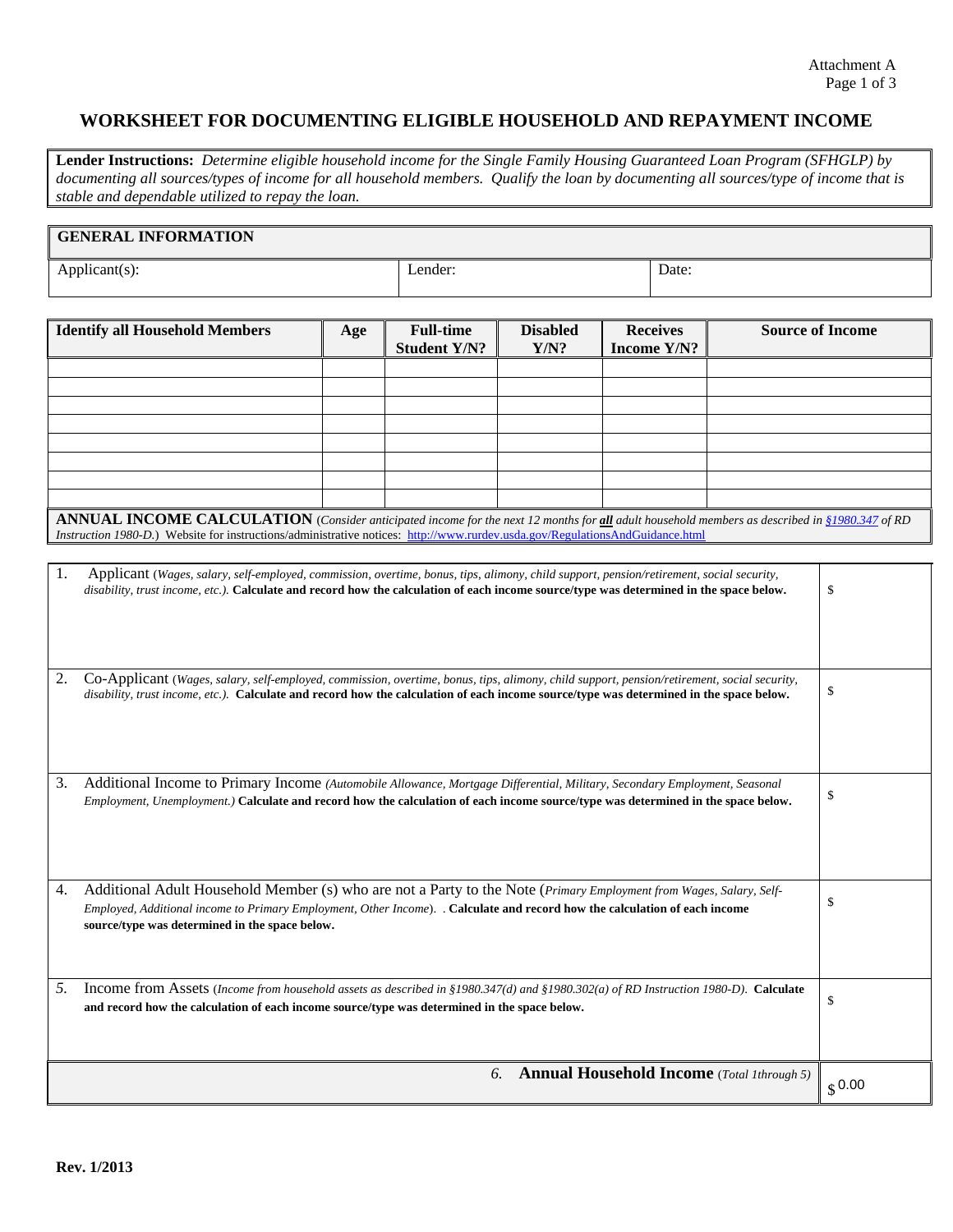Applicant(s):

| <b>ADJUSTED INCOME CALCULATION</b> (Consider qualifying deductions as described in \$1980.348 of RD Instruction 1980-D) |                                                                                                                                                                                                                                                                    |        |
|-------------------------------------------------------------------------------------------------------------------------|--------------------------------------------------------------------------------------------------------------------------------------------------------------------------------------------------------------------------------------------------------------------|--------|
|                                                                                                                         |                                                                                                                                                                                                                                                                    |        |
| 7.                                                                                                                      | Dependent Deduction (\$480 for each child under age 18, or full-time student attending school or disabled family member over the age of<br>$18) - #$ x \$480                                                                                                       | \$0.00 |
| 8.                                                                                                                      | Annual Child Care Expenses (Reasonable expenses for children 12 and under). Calculate and record the calculation of the deduction<br>in the space below.                                                                                                           | \$     |
| 9.                                                                                                                      | Elderly Household (1 household deduction of \$400 if 62 years of age or older, or disabled and a party to the note)                                                                                                                                                | \$     |
|                                                                                                                         | 10. Disability (Unreimbursed expenses in excess of 3% of annual income. See §1980.348(d) of RD Instruction 1980-D for eligibility. Calculate<br>and record the calculation of the deduction in the space below.                                                    | \$     |
|                                                                                                                         | 11. Medical Expenses (Elderly households only. Unreimbursed medical expenses in excess of 3% of annual income. See §1980.348(d)(1) of<br>RD Instruction 1980-D for further information). Calculate and record the calculation of the deduction in the space below. | \$     |
|                                                                                                                         | 12. Total Household Deductions (Enter total 7 through 11)                                                                                                                                                                                                          | \$0.00 |
|                                                                                                                         |                                                                                                                                                                                                                                                                    |        |
|                                                                                                                         | 13. Adjusted Annual Income (Item 6 minus item 12)                                                                                                                                                                                                                  |        |

*Income cannot exceed Moderate Income Limit to be eligible for SFHGLP* 

**\$**  0.00

*Moderate Income Limit: \$\_\_\_\_\_\_\_\_\_\_\_\_\_\_\_\_\_\_\_\_\_\_\_ State: \_\_\_\_\_\_\_\_\_\_\_\_\_\_\_\_\_\_\_\_\_\_\_\_\_\_\_ County: \_\_\_\_\_\_\_\_\_\_\_\_\_\_\_\_\_\_\_\_\_\_\_\_\_\_\_\_\_\_*